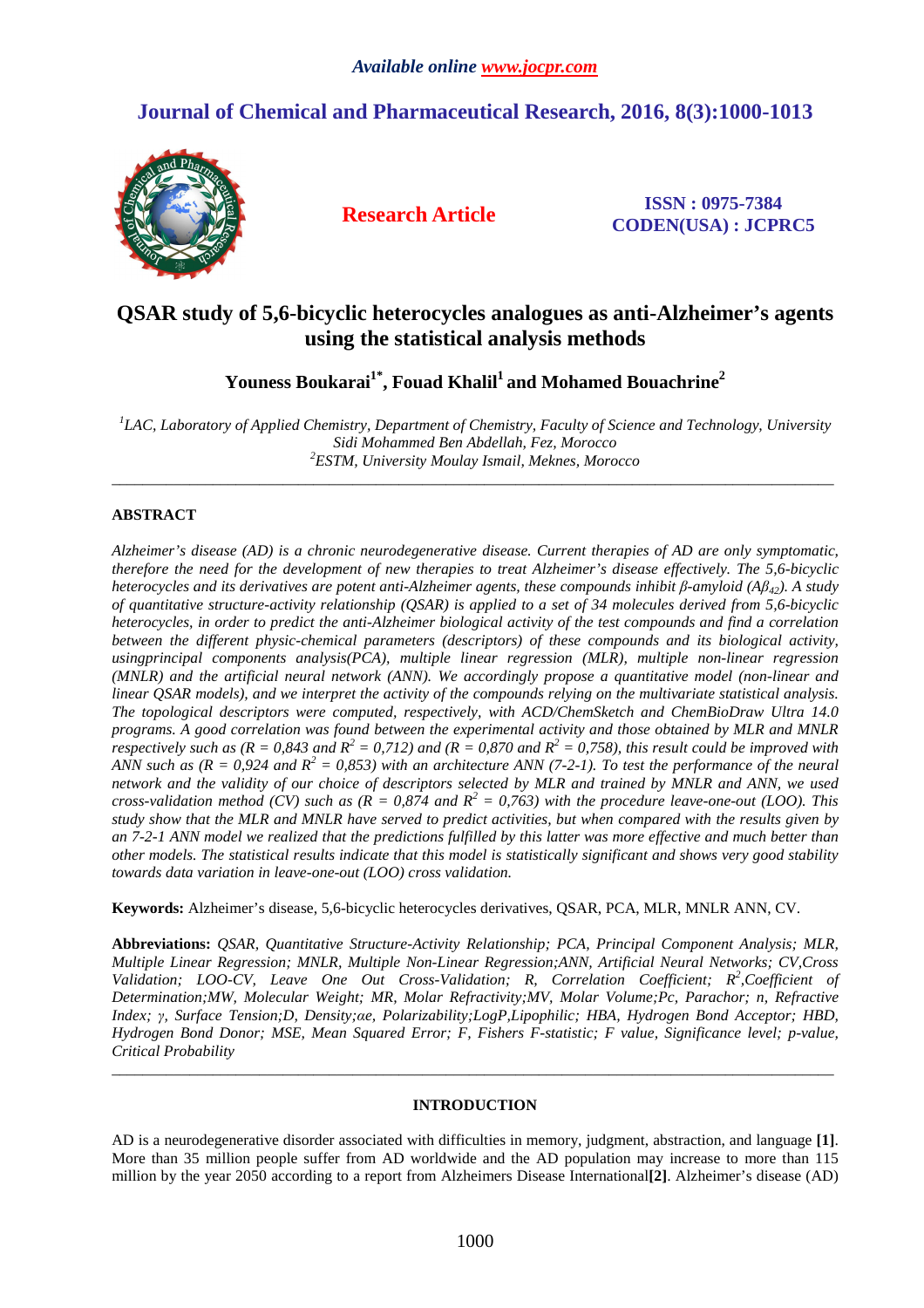symptoms are dementia, apraxia, aphasia, depression, short attention span, visuospatial navigation deficits, anxiety and delusions **[3]**. The majority of AD cases are sporadic, with disease onset after 65 years of age**[4]**. Key molecules involved in AD, include the presenilins, amyloid precursor protein (APP), tau, and β-amyloid **[5]**.

\_\_\_\_\_\_\_\_\_\_\_\_\_\_\_\_\_\_\_\_\_\_\_\_\_\_\_\_\_\_\_\_\_\_\_\_\_\_\_\_\_\_\_\_\_\_\_\_\_\_\_\_\_\_\_\_\_\_\_\_\_\_\_\_\_\_\_\_\_\_\_\_\_\_\_\_\_\_

Amyloid protein of 40-42 amino acids derived from a double section of a normal protein in the body, APP 650-770 amino acids. The metabolism of APP is under the simultaneous action of three secretases (alpha, beta, and gamma) accordingtwo ways:

- A non-amyloidogenic pathway, under the action of alpha secretase bisecting the sequence of A-beta and a deadly soluble fragment of APP and then under that of the gamma secretase which cleaves the C-terminal fragment. - The amyloidogenic pathway is under the action of beta-secretase which cleaves APP at the beginning of the sequence of the A-beta, and under that of the gamma secretase, which releases the free fragment, is the amyloid peptide A-beta 42 and A-beta 40.

To inhibit the amyloidogenic pathway, the objective would be to stimulate alpha secretase or inhibit beta or gamma secretase**[6-13]**.

Alzheimer's disease (AD) is the biggest unmet medical need in neurology due to the lack of disease-modifying anti-Alzheimer's drugs (DMAADs)**[14]**. Over the last decade, γ-secretase emerged as a promising target for the treatment of AD**[15]**. It has been postulated that modulation of γ-cleavage to favor the production of shorter fragments, while not affecting totalAβ levels, might be a safe approach to a disease-modifying therapy**[16]**.

γ-Secretase activity can be controlled by the inhibition of the active site of PS1 or by interference with complex assembly or substrate recognition, the latter resulting in allosteric modulation or inhibition. The allosteric mechanisms are particularly attractive targets for drug development **[17]**, as they may produce shorter, soluble, and non-toxic peptides (e.g., Aβ36–Aβ40) instead of the highly insoluble and neurotoxic Aβ42**[18]**.

γ-Secretase modulators (GSMs) modulate the cleavage of the APP C-terminal fragment such as C-99 to decrease Aβ42 and increase the shorter Aβ fragments (e.g., Aβ37/38) **[19]**.

γ-Secretase modulation is more desirable than inhibition from a therapeutic perspective and may reduce the risk of mechanism-based toxicities **[20]**. Such compounds, γ-secretase modulators (GSMs), would be good candidates for AD therapeutics **[21]**.

Quantitative structure-activity relationship (QSAR) tries to investigate the relationship between molecular descriptors that describe the unique physicochemical properties of the set of compounds of interest with their respective biological activity or chemical property **[22,23]**.

In this work we attempt to establish a quantitative structure-activity relationship between anti-Alzheimer activity of a series of 34 bioactive molecules derived from 5,6-bicyclic heterocycles and structural descriptors. Thus we can predict the anti-Alzheimer activity of this group of organic compounds. Therefore we propose a quantitative model, and we try to interpret the activity of these compounds based on the different multivariate statistical analysis methods include:

\* The Principal Components Analysis (PCA) has served to classify the compounds according to their activities and to give an estimation of the values of the pertinent descriptors that govern this classification. \* The Multiple Linear Regression (MLR) has served to select the descriptors used as the input parameters for the Multiples Non-Linear Regression (MNLR) and Artificial Neural Network (ANN). \* The artificial neural network (ANN) which is a nonlinear method, which allows the prediction of the activities.\* Cross-validation (CV) to validate models used with the process leave-one-out (LOO).

### **EXPERIMENTAL SECTION**

The Biological data used in this study were anti-Alzheimer activity against Aβ<sub>42</sub> (inhibition of β-amyloid. (IC<sub>50</sub>)), a set of thirty-four derivatives of5,6-bicyclic heterocycles. We have studied and analyzed the series of 5,6-bicyclic heterocycles molecule consists of 34 selected derivatives that have been synthesized and evaluated for their anti-Alzheimer activity in vitro against  $\mathbf{A}\mathbf{B}_{42}$  (in terms of -log (IC<sub>50</sub>)) [24]. This in order to determine a quantitative structure-activity relationship between the anti-Alzheimer activity and the structure of these molecules that are described by their substituents R, X and Y.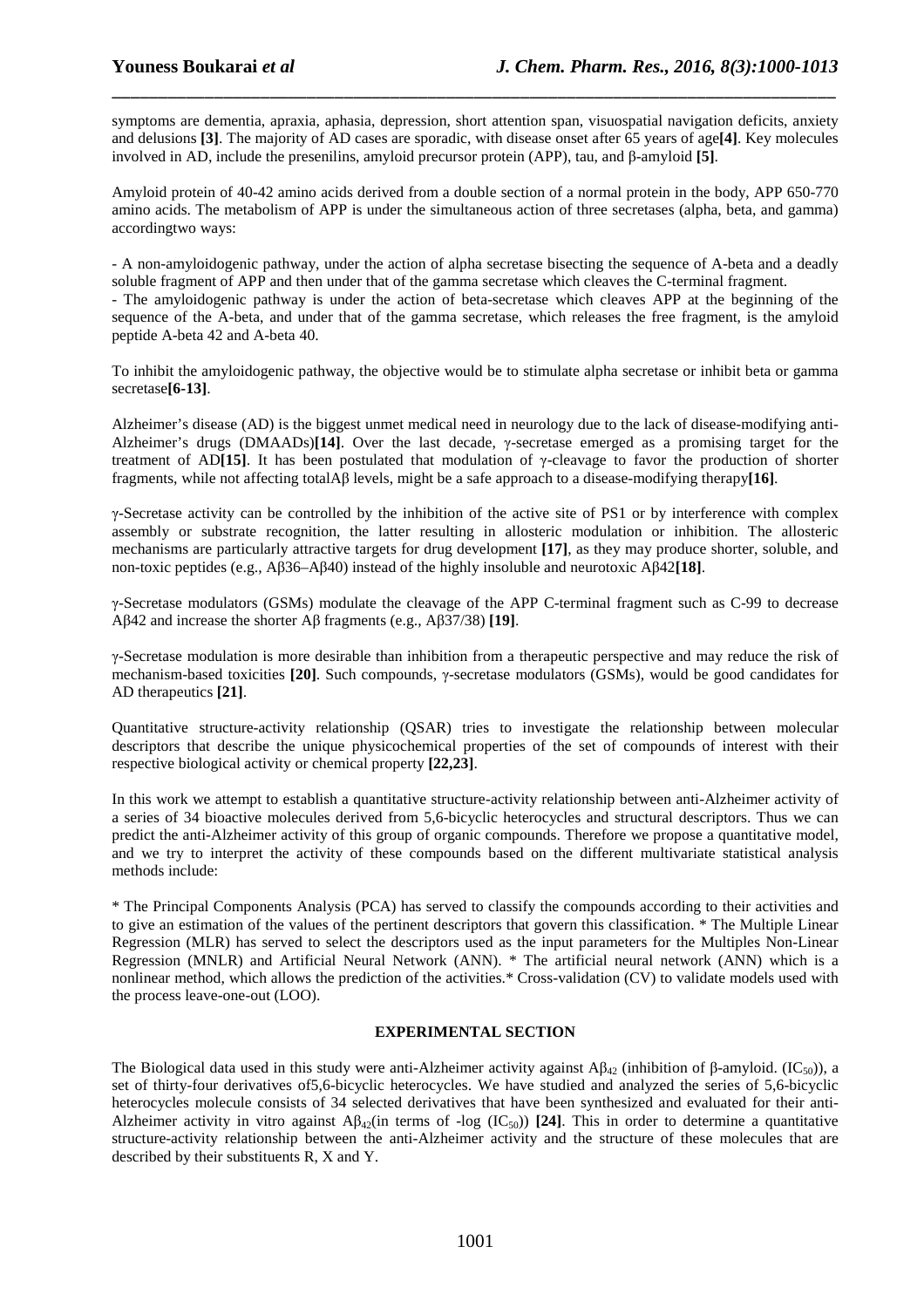The chemical structure of 5,6-bicyclic heterocycles is represented in **Figure1**.



\_\_\_\_\_\_\_\_\_\_\_\_\_\_\_\_\_\_\_\_\_\_\_\_\_\_\_\_\_\_\_\_\_\_\_\_\_\_\_\_\_\_\_\_\_\_\_\_\_\_\_\_\_\_\_\_\_\_\_\_\_\_\_\_\_\_\_\_\_\_\_\_\_\_\_\_\_\_

**Figure1: The general structure of 5,6-bicyclic heterocycles** 

The chemical structures of 34 compounds of 5,6-bicyclic heterocycle sused in this study and their experimental anti-Alzheimer biological activity observed IC<sub>50</sub>(Cytotoxic concentration required to inhibit theβ-amyloidA $\beta_{42}$  than 50%) are collected from recent publications<sup>[24]</sup>. The observations are converted into logarithmic scale-log  $(IC_{50})$ in molar units (M) and are included in **Table1**.

|  | Table1: Chemical structure and activity observed of 5,6-bicyclic heterocycles derivatives against $A\beta_{42}$ |  |  |  |  |
|--|-----------------------------------------------------------------------------------------------------------------|--|--|--|--|
|  |                                                                                                                 |  |  |  |  |

| $N^{\circ}$             | $\overline{\mathbf{R}}$    | $\overline{\mathbf{X}}$ | $\overline{\mathbf{Y}}$ | Experimental $\mathbf{pIC}_{50}^{a}{}_{\mathrm{Obs}}$ |
|-------------------------|----------------------------|-------------------------|-------------------------|-------------------------------------------------------|
| $\overline{1}$          | $\overline{\rm H}$         | $\overline{N}$          | N                       | 4,70                                                  |
| $\overline{\mathbf{c}}$ | CH <sub>3</sub>            | N                       | N                       | 6,29                                                  |
| 3                       | CH <sub>3</sub><br>z,<br>F | N                       | $\mathbf N$             | 6,81                                                  |
| $\overline{\mathbf{4}}$ | CH <sub>3</sub><br>F       | N                       | $\mathbf N$             | 6,84                                                  |
| 5                       | <b>MARITA</b><br>F         | N                       | $\mathbf N$             | 4,79                                                  |
| 6                       |                            | N                       | $\mathbf N$             | 4,70                                                  |
| 7                       | F                          | $\overline{\rm N}$      | $\mathbf N$             | 6,19                                                  |
| 8                       | $CH_3 F$<br>F              | N                       | $\mathbf N$             | 6,47                                                  |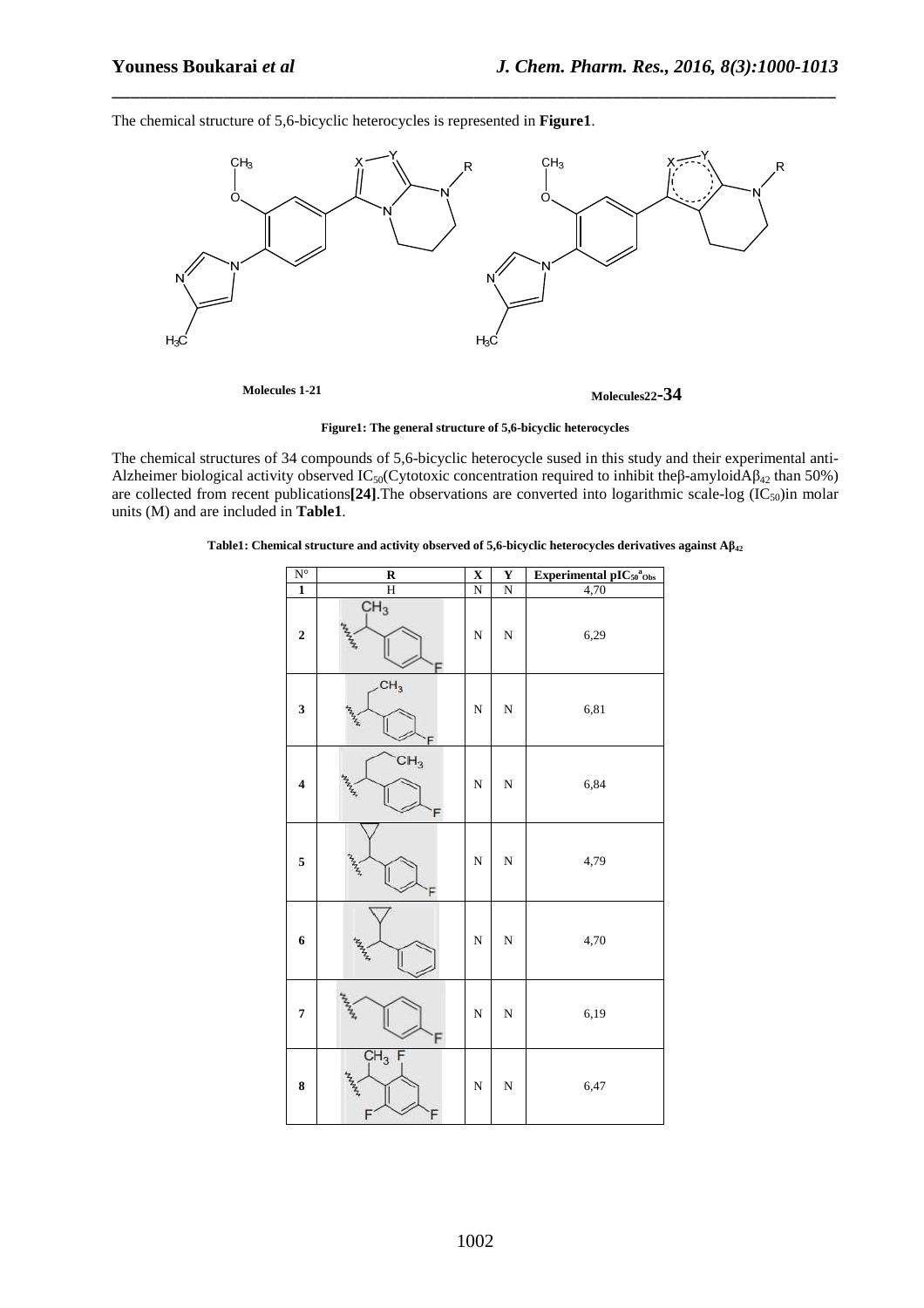| 9          | CH <sub>3</sub><br>$\frac{1}{2}$<br>F<br>F              | $\overline{\bf N}$ | ${\bf N}$   | 6,94 |
|------------|---------------------------------------------------------|--------------------|-------------|------|
| 10         | F                                                       | $\mathbf N$        | $\mathbf N$ | 6,26 |
| 11         | CI<br>CI                                                | $\mathbf N$        | ${\bf N}$   | 6,90 |
| 12         | $\frac{1}{2}$<br>CN                                     | $\mathbf N$        | ${\bf N}$   | 5,60 |
| 13         | $\frac{L_{\rm p}}{L}$<br>$O$ <sup>-CH<sub>3</sub></sup> | $\mathbf N$        | ${\bf N}$   | 5,85 |
| 14         | F<br>$\frac{p_{\nu_1}}{p_{\nu_2}}$                      | $\mathbf N$        | ${\bf N}$   | 6,21 |
| 15         | HAMIN                                                   | $\overline{\rm N}$ | ${\bf N}$   | 5,85 |
| 16         | O<br>F                                                  | $\overline{\rm N}$ | ${\bf N}$   | 4,71 |
| $\bf 17$   | F<br>$\circ$                                            | $\mathbf N$        | ${\bf N}$   | 5,72 |
| 18         | F<br>CH <sub>3</sub>                                    | $\mathbf N$        | $\mathbf N$ | 6,31 |
| 19         | $\frac{0}{1}$<br>CH <sub>3</sub><br>HANNA               | $\overline{\rm N}$ | $\mathbf N$ | 5,68 |
| $20\,$     | ဂူ<br>N<br>⊂                                            | $\overline{\rm N}$ | $\mathbf N$ | 4,70 |
| ${\bf 21}$ | $\overline{S}$<br>F                                     | $\overline{\rm N}$ | ${\bf N}$   | 5,65 |
| 22         | CH <sub>3</sub><br>F                                    | $\mathbf O$        | ${\bf N}$   | 6,33 |
| 23         | CH <sub>3</sub>                                         | $\mathbf O$        | ${\bf N}$   | 6,27 |

\_\_\_\_\_\_\_\_\_\_\_\_\_\_\_\_\_\_\_\_\_\_\_\_\_\_\_\_\_\_\_\_\_\_\_\_\_\_\_\_\_\_\_\_\_\_\_\_\_\_\_\_\_\_\_\_\_\_\_\_\_\_\_\_\_\_\_\_\_\_\_\_\_\_\_\_\_\_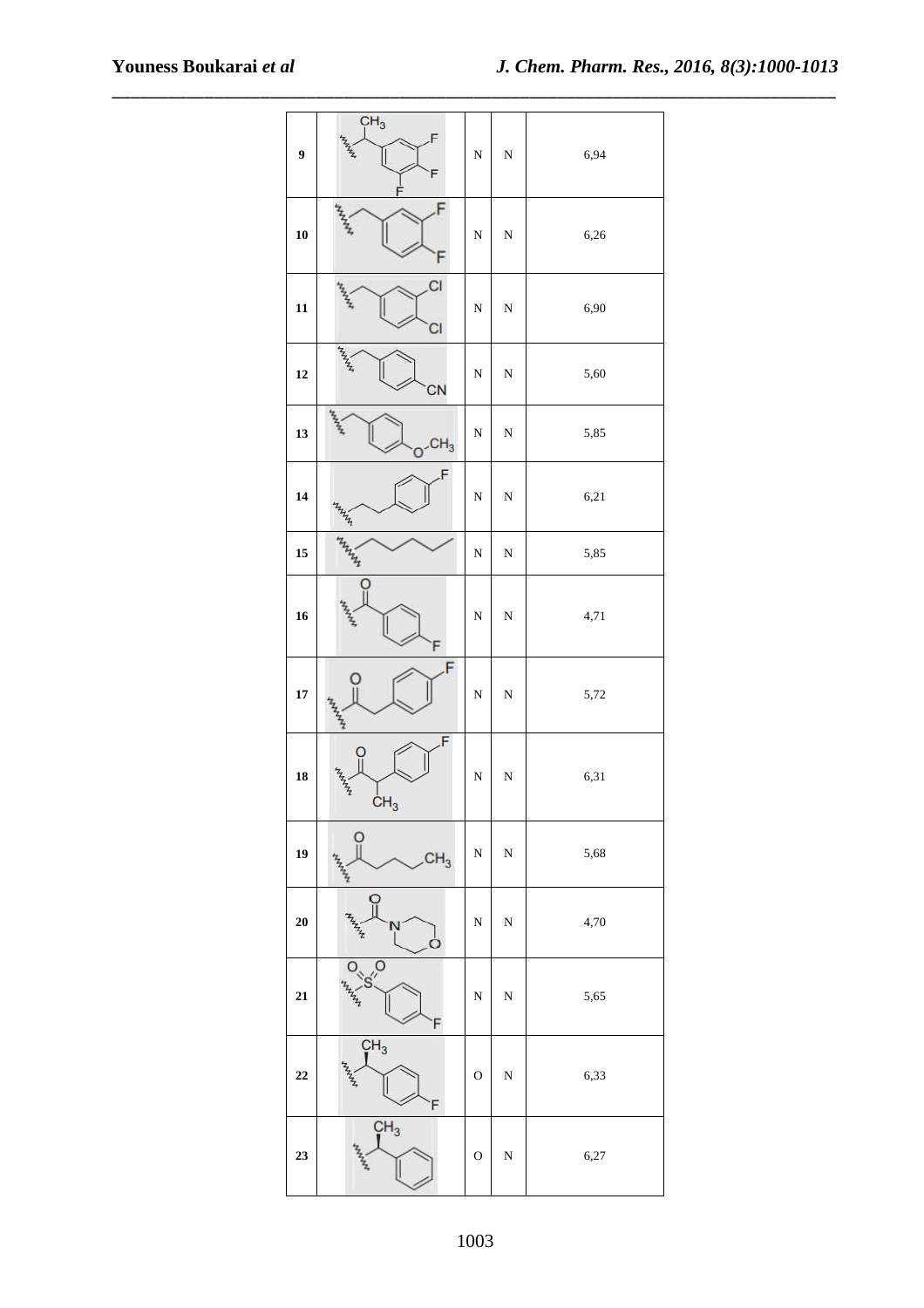| 24         | white contract of                                                     | $\mathbf O$        | ${\bf N}$   | 6,45 |
|------------|-----------------------------------------------------------------------|--------------------|-------------|------|
| ${\bf 25}$ | F<br>$\mathbf{z}_{\mathbf{z}_{\mathbf{z}_{\mathbf{z}_{\mathbf{z}}}}}$ | $\mathbf O$        | $\mathbf N$ | 6,36 |
| 26         | CH <sub>3</sub><br>F                                                  | ${\bf N}$          | $\mathbf O$ | 5,86 |
| $\bf 27$   | CH <sub>3</sub>                                                       | ${\bf N}$          | $\mathbf O$ | 6,35 |
| 28         | CH <sub>3</sub><br>F                                                  | ${\bf N}$          | $\mathbf O$ | 6,06 |
| 29         | CH <sub>3</sub>                                                       | $\overline{\rm N}$ | $\mathbf O$ | 6,03 |
| 30         | CH <sub>3</sub><br>F                                                  | ${\bf N}$          | $\mathbf O$ | 6,27 |
| 31         | CH <sub>3</sub><br>F                                                  | ${\bf N}$          | NH          | 6,79 |
| 32         | CH <sub>3</sub><br><b>HARA</b><br>F                                   | $\overline{\bf N}$ | NH          | 6,70 |
| 33         | CH <sub>3</sub><br>F<br>F                                             | $\overline{\bf N}$ | NH          | 6,91 |
| 34         | CH <sub>3</sub><br>F<br>F                                             | $\overline{\bf N}$ | NH          | 6,68 |

\_\_\_\_\_\_\_\_\_\_\_\_\_\_\_\_\_\_\_\_\_\_\_\_\_\_\_\_\_\_\_\_\_\_\_\_\_\_\_\_\_\_\_\_\_\_\_\_\_\_\_\_\_\_\_\_\_\_\_\_\_\_\_\_\_\_\_\_\_\_\_\_\_\_\_\_\_\_

 $^{a}$  *pIC*<sub>50</sub> = -*log* (*IC*<sub>50</sub>).

### *Calculation of molecular descriptors*

Advanced chemistry development's ACD/Chem Sketch program was used to calculate Molecular Weight (MW), Molar Refractivity (MR (cm<sup>3</sup>)),Molar Volume (MV (cm<sup>3</sup>)),Parachor(Pc (cm<sup>3</sup>)), Density (D (g/cm<sup>3</sup>)), Refractive Index (n), Surface Tension( $\gamma$  (dyne/cm)) and Polarizability ( $\alpha_e$  (cm<sup>3</sup>)) [25,26].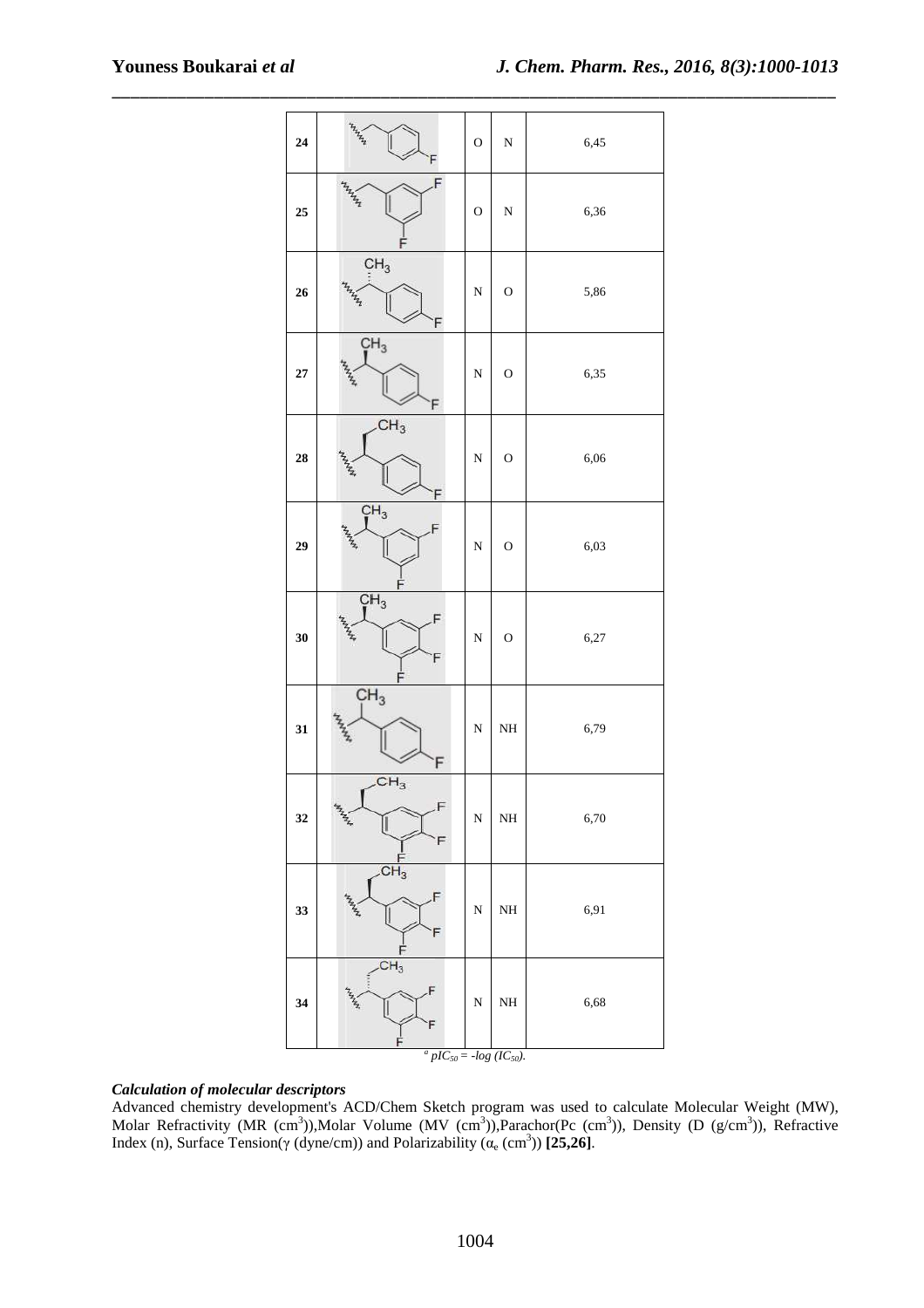Steric, thermodynamic descriptors are calculated using ACD/Chem Sketch and Chem Bio Draw Ultra 14.0**[27]**after optimization of the energy for each compound using the MM2 method (force field method with Gradient Setting Root Mean Square (RMS) 0.1 kcal mol<sup>-1</sup>) [28].

\_\_\_\_\_\_\_\_\_\_\_\_\_\_\_\_\_\_\_\_\_\_\_\_\_\_\_\_\_\_\_\_\_\_\_\_\_\_\_\_\_\_\_\_\_\_\_\_\_\_\_\_\_\_\_\_\_\_\_\_\_\_\_\_\_\_\_\_\_\_\_\_\_\_\_\_\_\_

In this work 11 descriptors were chosen to describe the structure of the molecules constituting the series to study: the molecular weight (MW), the molar refractivity (MR (cm<sup>3</sup>)), the molar volume (MV (cm<sup>3</sup>)), the parachor (Pc(cm<sup>3</sup>)), the refractive index (n), the surface tension (γ (dyne/cm)), the density (D (g/cm<sup>3</sup>)), the polarizability ( $\alpha_e$  (cm<sup>3</sup>)), the lipophilic (LogP), the hydrogen bond acceptor (HBA) and the hydrogen bond donor (HBD).

### *Statistical analysis*

To explain the structure-activity relationship, these 11 descriptors are calculated for 34 molecules (**Table2**) through software Chem Sketch and Chem Bio Draw Ultra 14.0.

|                         | <b>MW</b> | <b>MR</b> | <b>MV</b> | Pc    | $\mathbf n$ | γ    | D    | $\alpha_{\rm e}$ | LogP  | <b>HBA</b>     | <b>HBD</b>       |
|-------------------------|-----------|-----------|-----------|-------|-------------|------|------|------------------|-------|----------------|------------------|
| 1                       | 310,353   | 87.230    | 221.2     | 604.3 | 1,718       | 55.6 | 1,40 | 34,58            | 1,496 | 7              | 1                |
| $\overline{2}$          | 432,493   | 122.14    | 329,3     | 865.4 | 1,663       | 47.6 | 1,31 | 48.42            | 4,493 | 8              | $\overline{0}$   |
| 3                       | 446,519   | 126,75    | 345,3     | 904.0 | 1,655       | 46.9 | 1,29 | 50,24            | 4,980 | 8              | $\overline{0}$   |
| $\overline{\mathbf{4}}$ | 460.546   | 131.36    | 361,4     | 942.6 | 1.647       | 46,2 | 1,27 | 52,07            | 5.397 | 8              | $\overline{0}$   |
| 5                       | 458,530   | 128,99    | 333,7     | 895,4 | 1,699       | 51,8 | 1,37 | 51,13            | 4,880 | 8              | $\boldsymbol{0}$ |
| 6                       | 440.540   | 129.12    | 330.9     | 895,2 | 1,708       | 53,5 | 1,33 | 51.19            | 4,722 | 7              | $\boldsymbol{0}$ |
| 7                       | 418,466   | 117.72    | 314.1     | 834.3 | 1.672       | 49.7 | 1.33 | 46.66            | 4.175 | 8              | $\overline{0}$   |
| 8                       | 468,474   | 121,88    | 335,0     | 865,8 | 1,647       | 44,5 | 1,39 | 48,31            | 4,810 | 10             | $\overline{0}$   |
| 9                       | 468,474   | 121,88    | 335,0     | 865,8 | 1,647       | 44,5 | 1,39 | 48,31            | 4,810 | 10             | $\overline{0}$   |
| 10                      | 436,457   | 117,59    | 317.0     | 834.5 | 1.664       | 48.0 | 1.37 | 46.61            | 4,333 | 9              | $\overline{0}$   |
| 11                      | 469,366   | 127,05    | 329,8     | 891,8 | 1,696       | 53,4 | 1,42 | 50,36            | 5,133 | $\overline{7}$ | $\overline{0}$   |
| 12                      | 425,485   | 124,37    | 324,0     | 879,9 | 1,693       | 54.3 | 1,31 | 49,3             | 4,050 | 8              | $\overline{0}$   |
| 13                      | 430,502   | 123,66    | 332,9     | 884,4 | 1,665       | 49,8 | 1,29 | 49,02            | 3,891 | 8              | $\overline{0}$   |
| 14                      | 432,493   | 122.33    | 330.2     | 872,9 | 1.662       | 48,8 | 1,30 | 48,49            | 4,455 | 8              | $\overline{0}$   |
| 15                      | 380,486   | 110.99    | 306,8     | 804,2 | 1,643       | 47,1 | 1,24 | 44,00            | 3,943 | 7              | $\overline{0}$   |
| 16                      | 432,450   | 118.57    | 311.3     | 840.0 | 1,686       | 52.9 | 1,38 | 47.00            | 3,199 | 8              | $\overline{0}$   |
| 17                      | 446,476   | 123.18    | 327.4     | 878.6 | 1,676       | 51.8 | 1.36 | 48.83            | 3,143 | 8              | $\mathbf{0}$     |
| 18                      | 460,503   | 127,60    | 342,6     | 909,7 | 1,667       | 49,7 | 1,34 | 50,58            | 3,710 | 8              | $\overline{0}$   |
| 19                      | 394,470   | 111,84    | 304,0     | 809,9 | 1,656       | 50,3 | 1,29 | 44,34            | 2,632 | $\overline{7}$ | $\overline{0}$   |
| 20                      | 423,468   | 114,82    | 293,6     | 815,9 | 1.710       | 59.6 | 1.44 | 45,52            | 0.887 | 8              | $\overline{0}$   |
| 21                      | 468,503   | 122,86    | 318,2     | 876,8 | 1,698       | 57,6 | 1,47 | 48,70            | 0,000 | 9              | $\theta$         |
| 22                      | 432.490   | 121,13    | 336,4     | 869.3 | 1,639       | 44.6 | 1.28 | 48.02            | 5,320 | 7              | $\overline{0}$   |
| 23                      | 414.499   | 121,26    | 333,5     | 869.1 | 1.647       | 46.1 | 1.24 | 48.07            | 5.162 | 6              | $\overline{0}$   |
| 24                      | 418,463   | 116,70    | 321,2     | 838,2 | 1,646       | 46,3 | 1,30 | 46,26            | 5,002 | 7              | $\overline{0}$   |
| 25                      | 436,453   | 116.57    | 324,0     | 838,4 | 1,638       | 44,7 | 1,34 | 46,21            | 5,160 | 8              | $\overline{0}$   |
| 26                      | 432,490   | 121.13    | 336,4     | 869.3 | 1,639       | 44,6 | 1.28 | 48.02            | 5,161 | 7              | $\overline{0}$   |
| 27                      | 432,490   | 121,13    | 336.4     | 869.3 | 1,639       | 44,6 | 1.28 | 48.02            | 5,161 | 7              | $\mathbf{0}$     |
| 28                      | 446,516   | 125,74    | 352,4     | 907,9 | 1,632       | 44,0 | 1,26 | 49,84            | 5,647 | 7              | $\overline{0}$   |
| 29                      | 450,480   | 121,00    | 339,2     | 869,5 | 1,631       | 43,1 | 1,32 | 47,96            | 5,319 | 8              | $\overline{0}$   |
| 30                      | 468,470   | 120.87    | 342.1     | 869.7 | 1.624       | 41,7 | 1,36 | 47,91            | 5,477 | 9              | $\overline{0}$   |
| 31                      | 431,505   | 122.79    | 334,6     | 869,9 | 1,655       | 45,6 | 1,28 | 48,68            | 5,088 | $\overline{7}$ | 1                |
| 32                      | 481,512   | 127,14    | 356,3     | 908.9 | 1,632       | 42.3 | 1.35 | 50,40            | 5,891 | 9              | $\mathbf{1}$     |
| 33                      | 481,512   | 127,14    | 356,3     | 908.9 | 1,632       | 42,3 | 1,35 | 50.40            | 5,891 | 9              | 1                |
| 34                      | 481,512   | 127,14    | 356,3     | 908,9 | 1,632       | 42,3 | 1,35 | 50,40            | 5,891 | 9              | 1                |

|  |  |  |  |  |  |  | Table2: The values of the 11 chemical descriptors |
|--|--|--|--|--|--|--|---------------------------------------------------|
|--|--|--|--|--|--|--|---------------------------------------------------|

The study we conducted consists of:

-The principal component analysis (PCA), the multiple linear regressions (MLR), and the non-linear regression (MNLR) available in the XLSTATsoftware**[29]**.

-The Artificial Neural Network (ANN) and the leave-one-out cross validation (CV-LOO)are done on Matlab 7 using a program written in C language.

The structures of the molecules based on 5,6-bicyclic heterocycles derivatives were studied by statistical methods based on the principal component analysis (PCA). PCA is a statistical technique useful for summarizing all the information encoded in the structures of the compounds. It is also very helpful for understanding the distribution of the compounds.

 This is an essentially descriptive statistical method which aims to present, in graphic form, the maximum of information contained in the data **Table2** and**Table3**.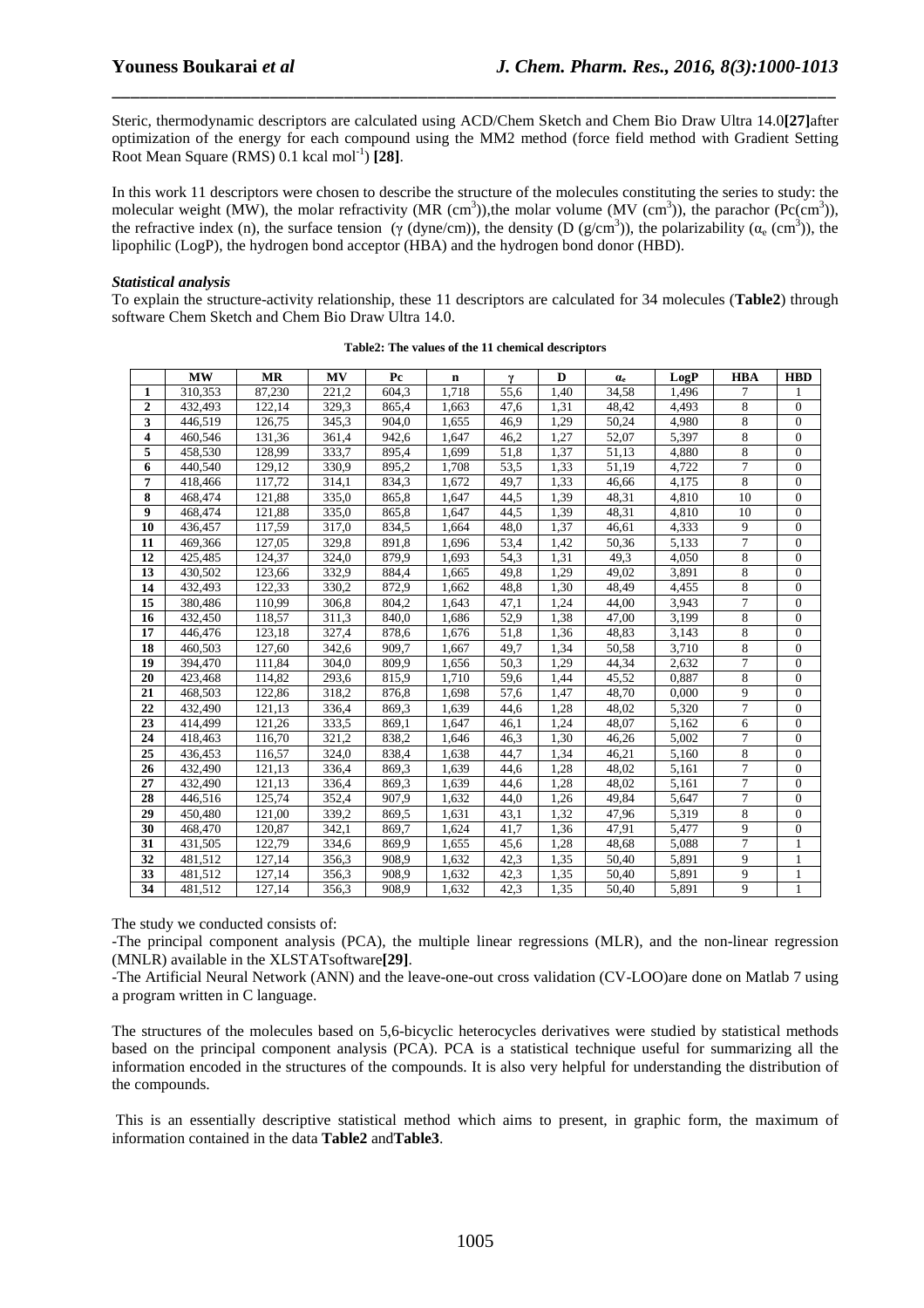| Variables        | <b>MW</b> | <b>MR</b> | <b>MV</b> | Pc       | n        |          | D        | $\alpha_{\rm e}$ | LogP  | <b>HBA</b> | <b>HBD</b> | pIC50 |
|------------------|-----------|-----------|-----------|----------|----------|----------|----------|------------------|-------|------------|------------|-------|
| <b>MW</b>        |           |           |           |          |          |          |          |                  |       |            |            |       |
| <b>MR</b>        | 0,866     | 1         |           |          |          |          |          |                  |       |            |            |       |
| <b>MV</b>        | 0,851     | 0.916     |           |          |          |          |          |                  |       |            |            |       |
| Pc               | 0,865     | 0.986     | 0,955     |          |          |          |          |                  |       |            |            |       |
| $\mathbf n$      | $-0.344$  | $-0,250$  | $-0.615$  | $-0.373$ |          |          |          |                  |       |            |            |       |
| $\mathbf v$      | $-0.368$  | $-0.276$  | $-0.620$  | $-0,361$ | 0,952    | 1        |          |                  |       |            |            |       |
| D                | 0,228     | $-0,126$  | $-0.316$  | $-0,202$ | 0,536    | 0.499    |          |                  |       |            |            |       |
| $\alpha_{\rm e}$ | 0.866     |           | 0,916     | 0,986    | $-0,250$ | $-0.276$ | $-0.127$ |                  |       |            |            |       |
| LogP             | 0.443     | 0,512     | 0.709     | 0.533    | $-0.700$ | $-0,833$ | $-0.520$ | 0,512            | 1     |            |            |       |
| <b>HBA</b>       | 0.583     | 0,239     | 0,258     | 0,231    | $-0.140$ | $-0.176$ | 0.561    | 0,239            | 0.006 | 1          |            |       |
| <b>HBD</b>       | $-0.017$  | $-0,161$  | $-0.061$  | $-0.179$ | $-0.107$ | $-0,225$ | 0,107    | $-0,161$         | 0,139 | 0,130      | 1          |       |
| pIC50            | 0.488     | 0.401     | 0,617     | 0.469    | $-0.702$ | $-0,707$ | $-0,267$ | 0.401            | 0,623 | 0,252      | 0.180      | 1     |

\_\_\_\_\_\_\_\_\_\_\_\_\_\_\_\_\_\_\_\_\_\_\_\_\_\_\_\_\_\_\_\_\_\_\_\_\_\_\_\_\_\_\_\_\_\_\_\_\_\_\_\_\_\_\_\_\_\_\_\_\_\_\_\_\_\_\_\_\_\_\_\_\_\_\_\_\_\_ **Table 3: The correlation matrix (Pearson (n)) between different obtained descriptors** 

The multiple linear regression statistic technique is used to study the relation between one dependent variable and several independent variables. It is a mathematic technique that minimizes differences between actual and predicted values. It has served also to select the descriptors used as the input parameters in the multiple non-linear regression (MNLR)and artificial neural network (ANN).

The (MLR) and the (MNLR) were generated to predict cytotoxic effects  $IC_{50}$  activities of 5,6-bicyclic heterocycles derivatives. Equations were justified by the correlation coefficient (R), the Mean Squared Error (MSE), the Fishers F-statistic (F), and the significance level(F value) **[30,31]**.

ANN is artificial systems simulating the function of the human brain. Three components constitute a neural network: the processing elements or nodes, the topology of the connections between the nodes, and the learning rule by which new information is encoded in the network. While there are a number of different ANN models, the most frequently used type of ANN in QSAR is the three-layered feed-forward network **[32]**. In this type of networks, the neurons are arranged in layers (an input layer, one hidden layer and an output layer). Each neuron in any layer is fully connected with the neurons of a succeeding layer and no connections are between neurons belonging to the same layer.

Cross-validation is a popular technique used to explore the reliability of statistical models. Based on this technique, a number of modified data sets are created by deleting in each case one or a small group of molecules, these procedures are named respectively "leave-one-out" and "leave-some-out" **[33-35]**. For each data set, an input-output model is developed. In this study we used, the leave-one-out (LOO) procedure.

### **RESULTS AND DISCUSSION**

### *Data set for analysis*

The QSAR analysis was performed using the -log ( $IC_{50}$ ) of the 34 selected molecules that have been synthesized and evaluated for their anti-Alzheimer activity in vitro against Aβ42(experimental values) **[24]**. The exploitation of experimental data observed by the use of mathematical and statistical tools is an effective method to find new chemical compounds with high anti-Alzheimer activity.The values of the 11 chemical descriptors as shown in Table2.

The principle is to perform in the first time, a main component analysis (PCA), which allows us to eliminate descriptors that are highly correlated(dependent), then perform a decreasing study of MLR based on the elimination of descriptors aberrant until a valid model (including the critical probability:**p-value < 0.05** for all descriptors and the model complete).

## *Principal Components Analysis (PCA)*

The totality of the 11 descriptors (variables) coding the 34 molecules was submitted to a principal components analysis (PCA). 12 principal components were obtained (**Figure2**).

The first three axes F1, F2 and F3 contributing respectively 52.2 %, 20.9 % and 13.7 % to the total variance, the total information is estimated to a percentage of 86.8%.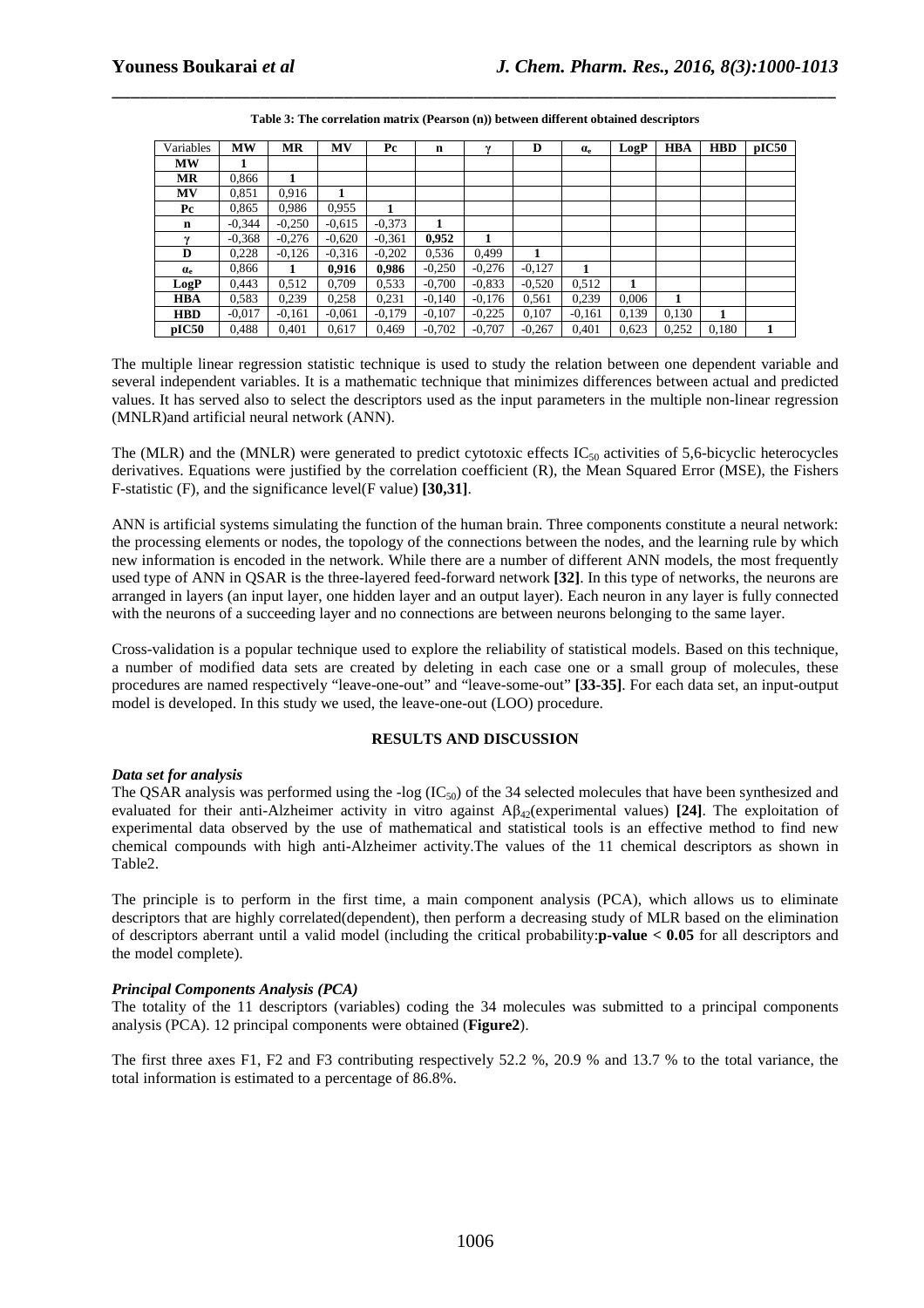

**Figure2: The principal components and there variances** 

The Pearson correlation coefficients are summarized in the above Table3. The obtained matrix provides information on the negative or positive correlation between variables. The principal component analysis (PCA) was conducted to identify the link between the different variables. Correlations between the 11 descriptors are shown in Table3 as a correlation matrix and in **Figure3** these descriptors are represented in a correlation circle.



### **Figure3: Correlation circles**

(MR,  $\alpha_e$ ) are perfectly correlated (r=1).  $\alpha_e$ , MV and Pc are highly correlated(r ( $\alpha_e$ , MV) = 0,916, r ( $\alpha_e$ , Pc) = 0,986). (γ) and (n)are highly correlated(r (γ, n) = 0,952). The following variables then removed are:  $(\alpha_e)$  and (n).

### *Multiple Linear Regression (MLR)*

In order to propose a mathematical model linking the descriptors and activity, and to evaluate quantitatively the substituent's physicochemical effects on the activity of the totality of the set of these 34 molecules,we presented the data matrix which is the corresponding physicochemical variables different substituent's from 34 molecules to a multiple linear regression analysis. This method used the coefficients R,  $R^2$ , MSE and the F-values to select the best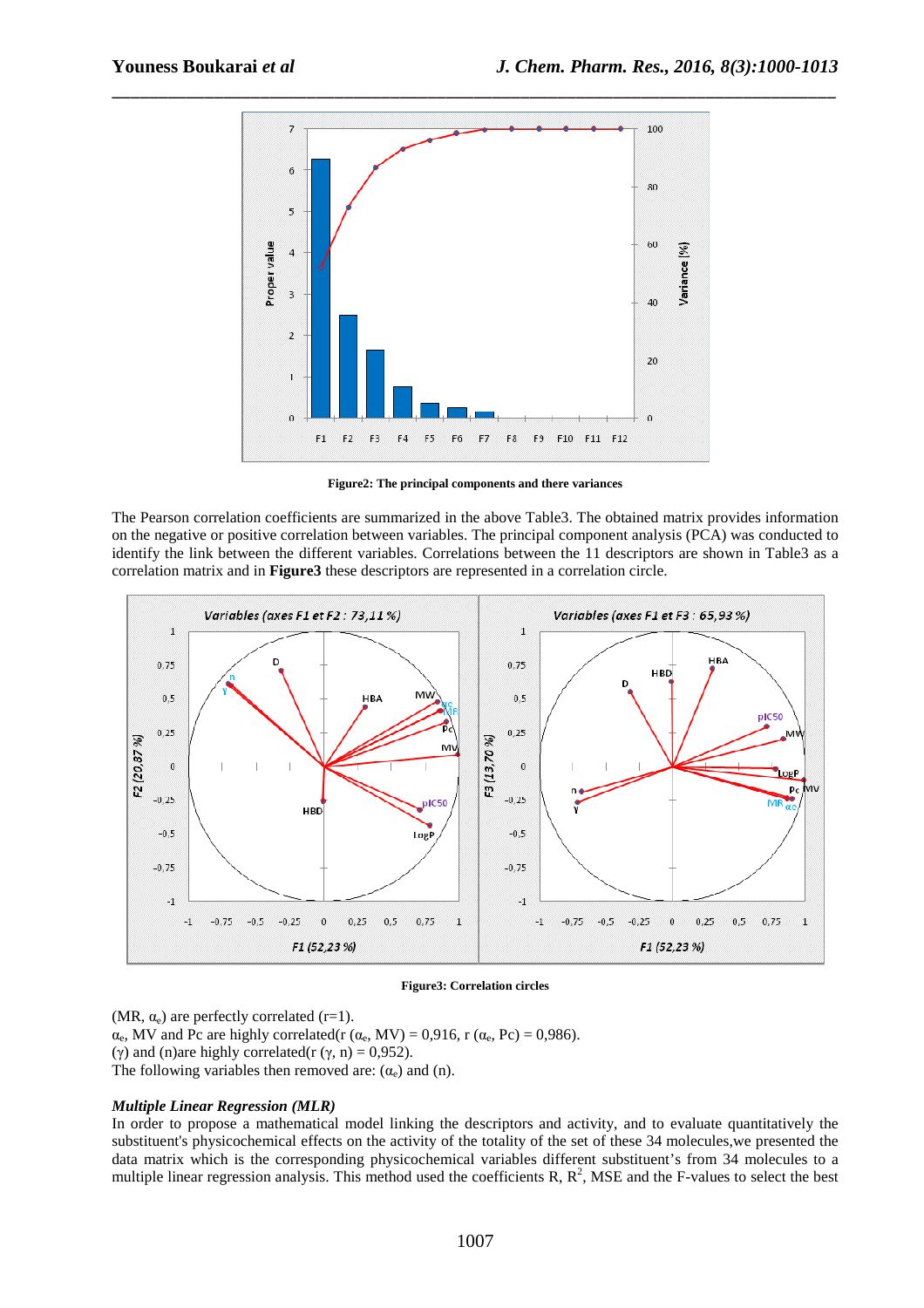regression performance. Where R is the correlation coefficient;  $R^2$  is the coefficient of determination; MSE is the mean squared error; F is the Fisher F-statistic.

\_\_\_\_\_\_\_\_\_\_\_\_\_\_\_\_\_\_\_\_\_\_\_\_\_\_\_\_\_\_\_\_\_\_\_\_\_\_\_\_\_\_\_\_\_\_\_\_\_\_\_\_\_\_\_\_\_\_\_\_\_\_\_\_\_\_\_\_\_\_\_\_\_\_\_\_\_\_

Treatment with multiple linear regression is more accurate because it allows you to connect the structural descriptors for each activity of 34 molecules to quantitatively evaluate the effect of substituent.The selected descriptors are:

### **MW**, **MR**, **MV, Pc, γ, D** and**HBD**.

The QSAR model built using multiple linear regression (MLR) method is represented by the following equation: **pIC50MLR=** - 34,488- 0,199**MW**- 0,208**MR** - 0,360**MV**+ 0,268**Pc**-1,151**γ**+ 71,430**D** + 0,679**HBD** 

### $N = 34R = 0.843R^2 = 0.712$  $F = 9.182$  MSE = 0.170 (Equation 1)

Higher correlation coefficient and lower mean squared error (MSE) indicate that the model is more reliable. And the Fisher's F test is used. Given the fact that the probability corresponding to the F value is much smaller than **0.05**, it mean that we would be taking a lower than 0.01 % risk in assuming that the null hypothesis is wrong. Therefore, we can conclude with confidence that the model do bring a significant amount of information.

The elaborated QSAR model reveals that the anti-Alzheimer activity could be explained by a number of topologic factors. The negative correlation of the Molecular Weight (MW), the Molar Refractivity (MR),the Molar Volume (MV)and the Surface Tension (γ) with the ability to displace the 5,6-bicyclic heterocycles activity reveals that a decrease in the value of  $pIC_{50}$ , While the positive correlation of the descriptors (Parachor (Pc), Density (D) and Hydrogen Bond Donor (HBD)) with the ability to displace the 5,6-bicyclic heterocycles activity reveals that an increase in the value of  $pIC_{50}$ .

With the optimal MLR model, the values of predicted activities **pIC**<sub>50 MLR</sub> calculated from equation1 and the observed values are given in **Table4**. The correlations of predicted and observed activities are illustrated in **Figure4**. The descriptors proposed in equation1 by MLR were, therefore, used as the input parameters in the multiples nonlinear regression (MNLR) and artificial neural network (ANN).

The correlation between MLR calculated and experimental activities are very significant as illustrated in Figure4 and as indicated by R and  $R^2$  values.



**Figure4: Correlations of observed and predicted activities calculated using MLR**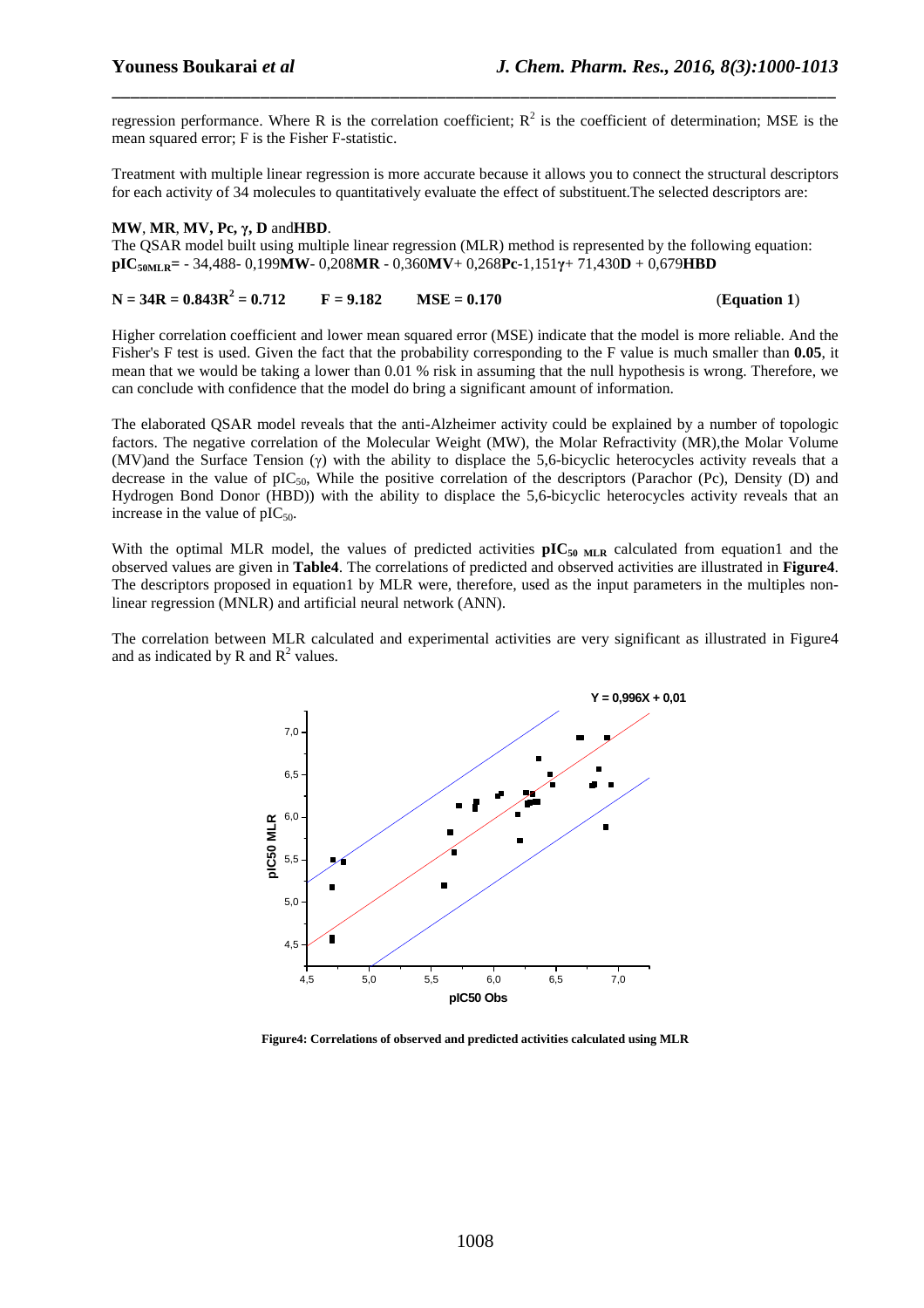| $N^{\circ}$             | $\overline{\text{pIC}_{500bs}}$ | $pIC_{50MLR}$ | pIC <sub>50MNLR</sub> | $pIC_{50 \text{ ANN}}$ | $\overline{\text{pIC}_{50\text{CV}}}$ |
|-------------------------|---------------------------------|---------------|-----------------------|------------------------|---------------------------------------|
| 1                       | 4,700                           | 4,587         | 4,716                 | 4,688                  | 4,689                                 |
| $\mathbf{2}$            | 6,290                           | 6,177         | 6,236                 | 6,284                  | 6,331                                 |
| $\overline{\mathbf{3}}$ | 6,810                           | 6,390         | 6,384                 | 6,284                  | 6,700                                 |
| $\overline{\mathbf{4}}$ | 6,840                           | 6,567         | 6,677                 | 6,749                  | 6,740                                 |
| 5                       | 4,790                           | 5,476         | 5,279                 | 4,856                  | 5,686                                 |
| $\overline{6}$          | 4,700                           | 5,179         | 4,944                 | 4,690                  | 5,239                                 |
| $\overline{7}$          | 6,190                           | 6,038         | 6,040                 | 6,108                  | 6,243                                 |
| $\overline{\mathbf{8}}$ | 6,470                           | 6,389         | 6,592                 | 6,284                  | 6,379                                 |
| 9                       | 6,940                           | 6,389         | 6,592                 | 6,284                  | 6,285                                 |
| 10                      | 6,260                           | 6,298         | 6,206                 | 6,272                  | 5,995                                 |
| 11                      | 6,900                           | 5,888         | 5,951                 | 6,283                  | 6,590                                 |
| 12                      | 5,600                           | 5,202         | 5,375                 | 5,585                  | 4,720                                 |
| 13                      | 5,850                           | 6,099         | 6,105                 | 6,284                  | 6,093                                 |
| 14                      | $\overline{6,}210$              | 5,731         | 5,910                 | 6,284                  | 5,782                                 |
| 15                      | 5,850                           | 6,130         | 6,107                 | 6,284                  | 6,170                                 |
| 16                      | 4,710                           | 5,499         | 5,617                 | 4,689                  | 4,900                                 |
| 17                      | 5,720                           | 6,137         | 6,081                 | 6,284                  | 5,650                                 |
| 18                      | 6,310                           | 6,276         | 6,237                 | 6,290                  | 6,280                                 |
| 19                      | 5,680                           | 5,591         | 5,337                 | 5,710                  | 5,210                                 |
| 20                      | $\overline{4,700}$              | 4,556         | 4,331                 | 4,688                  | 4,260                                 |
| 21                      | 5,650                           | 5,825         | 6,044                 | 5,647                  | 5,770                                 |
| 22                      | 6,330                           | 6,185         | 6,134                 | 6,284                  | 6,108                                 |
| 23                      | 6,270                           | 6,155         | 6,346                 | 6,284                  | 6,144                                 |
| 24                      | 6,450                           | 6,508         | 6,316                 | 6,284                  | 6,113                                 |
| 25                      | 6,360                           | 6,690         | 6,466                 | 6,284                  | 6,310                                 |
| 26                      | 5,860                           | 6,185         | 6,134                 | 6,284                  | 6,090                                 |
| 27                      | 6,350                           | 6,185         | 6,134                 | 6,284                  | 6,150                                 |
| 28                      | 6,060                           | 6,283         | 6,461                 | 6,302                  | 5,860                                 |
| 29                      | 6,030                           | 6,252         | 6,223                 | 6,284                  | 6,140                                 |
| 30                      | 6,270                           | 6,167         | 6,190                 | 6,248                  | 6,210                                 |
| 31                      | 6,790                           | 6,375         | 6,560                 | 6,759                  | 6,570                                 |
| 32                      | 6,700                           | 6,939         | 6,834                 | 6,795                  | 6,674                                 |
| 33                      | 6,910                           | 6,939         | 6,834                 | 6,795                  | 6,567                                 |
| 34                      | 6,680                           | 6,939         | 6,834                 | 6,795                  | 6,363                                 |

**Table4: The observed, the predicted activities (pIC50), according to different methods MLR, MNLR, ANN and CV for the 34 derivatives of 5,6-bicyclic heterocycles** 

\_\_\_\_\_\_\_\_\_\_\_\_\_\_\_\_\_\_\_\_\_\_\_\_\_\_\_\_\_\_\_\_\_\_\_\_\_\_\_\_\_\_\_\_\_\_\_\_\_\_\_\_\_\_\_\_\_\_\_\_\_\_\_\_\_\_\_\_\_\_\_\_\_\_\_\_\_\_

### *Multiples Non-Linear Regression (MNLR)*

We have used also the technique of nonlinear regression model to improve thestructure-activity relationship to quantitatively evaluate the effect of substituent. We have applied to the data matrix constituted obviously from the descriptors proposed by MLR corresponding to the 34 molecules. The coefficients R,  $\mathbb{R}^2$ , and the F-values are used to select the best regression performance. We used a pre-programmed function of XLSTAT following:

**Y** = **a** + (**bX**<sub>1</sub> + **cX**<sub>2</sub> + **dX**<sub>3</sub> + **eX**<sub>4</sub> ...) + (**fX**<sub>1</sub><sup>2</sup> + **gX**<sub>2</sub><sup>2</sup> + **hX**<sub>3</sub><sup>2</sup> + **iX**<sub>4</sub><sup>2</sup> ...)

Where a, b, c, d…represent the parameters and  $X_1, X_2, X_3, X_4, \ldots$  represent the variables. The resulting equations: **pIC50MNLR=** 110,979– 0,202**MW** +2,923 **MR** - 1,533**MV**+0,285**Pc**-3,053 **γ**- 20,206 **D**+ 0,561 **HBD** +1,076E- $(0.4 \, \text{(MW)}^2 - 1,252\text{E}-02(\text{MR})^2 + 7,759\text{E}-04\, \text{(MV)}^2 + 1,027\text{E}-02(\gamma)^2 + 22,360 \, \text{(D)}^2)$ 

### $N = 34R = 0.870R^2 = 0.758MSE = 0.195$  (Equation 2)

With the optimal MNLR model, the values of predicted activities  $pIC_{50 MNLR}$  calculated from equation2 and the observed values are given in Table4. The correlations of predicted and observed activities are illustrated in **Figure5**. The correlation between MNLR calculated and experimental activities are very significant as illustrated in Figure5 and as indicated by R and  $R^2$  values.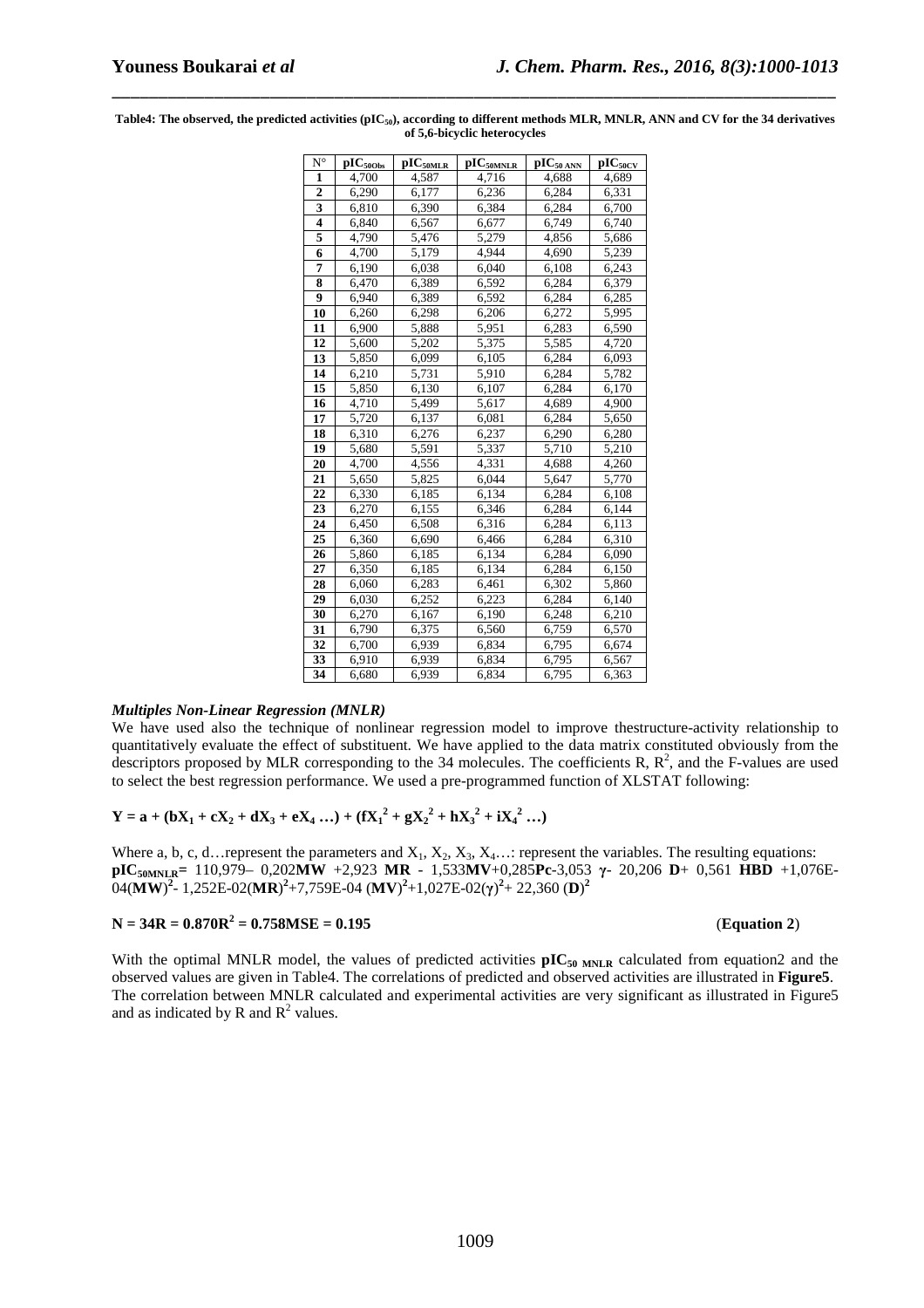

\_\_\_\_\_\_\_\_\_\_\_\_\_\_\_\_\_\_\_\_\_\_\_\_\_\_\_\_\_\_\_\_\_\_\_\_\_\_\_\_\_\_\_\_\_\_\_\_\_\_\_\_\_\_\_\_\_\_\_\_\_\_\_\_\_\_\_\_\_\_\_\_\_\_\_\_\_\_

**Figure5: Correlations of observed and predicted activities calculated using MNLR** 

### *Artificial Neural Networks (ANN)*

In order to increase the probability of good characterization of studied compounds, artificial neural networks (ANN) can be used to generate predictive models of quantitative structure-activity relationships (QSAR) between a set of molecular descriptors obtained from the MLR, and observed activity. The ANN calculated activities model were developed using the properties of several studied compounds. Some authors **[36,37]** have proposed a parameter **ρ**, leading to determine the number of hidden neurons, which plays a major role in determining the best ANN architecture defined as follows:

### $\rho$  = (Number of data points in the training set /Sum of the number of connections in the ANN)

In order to avoid over fitting or under fitting, it is recommended that  $1.8 < \rho < 2.3$ [38]. The output layer represents the calculated activity values pIC<sub>50</sub>. The architecture of the ANN used in this work (**7-2-1**),  $\rho = 1.8$ .

The values of predicted activities **pIC50 ANN** calculated using ANN and the observed values are given in Table4. The correlations of predicted and observed activities are illustrated in **Figure6**.

The correlation between ANN calculated and experimental activities are very significant as illustrated in Figure6 and as indicated by R and  $R^2$  values.



**Figure6: Correlations of observed and predicted activities calculated using ANN**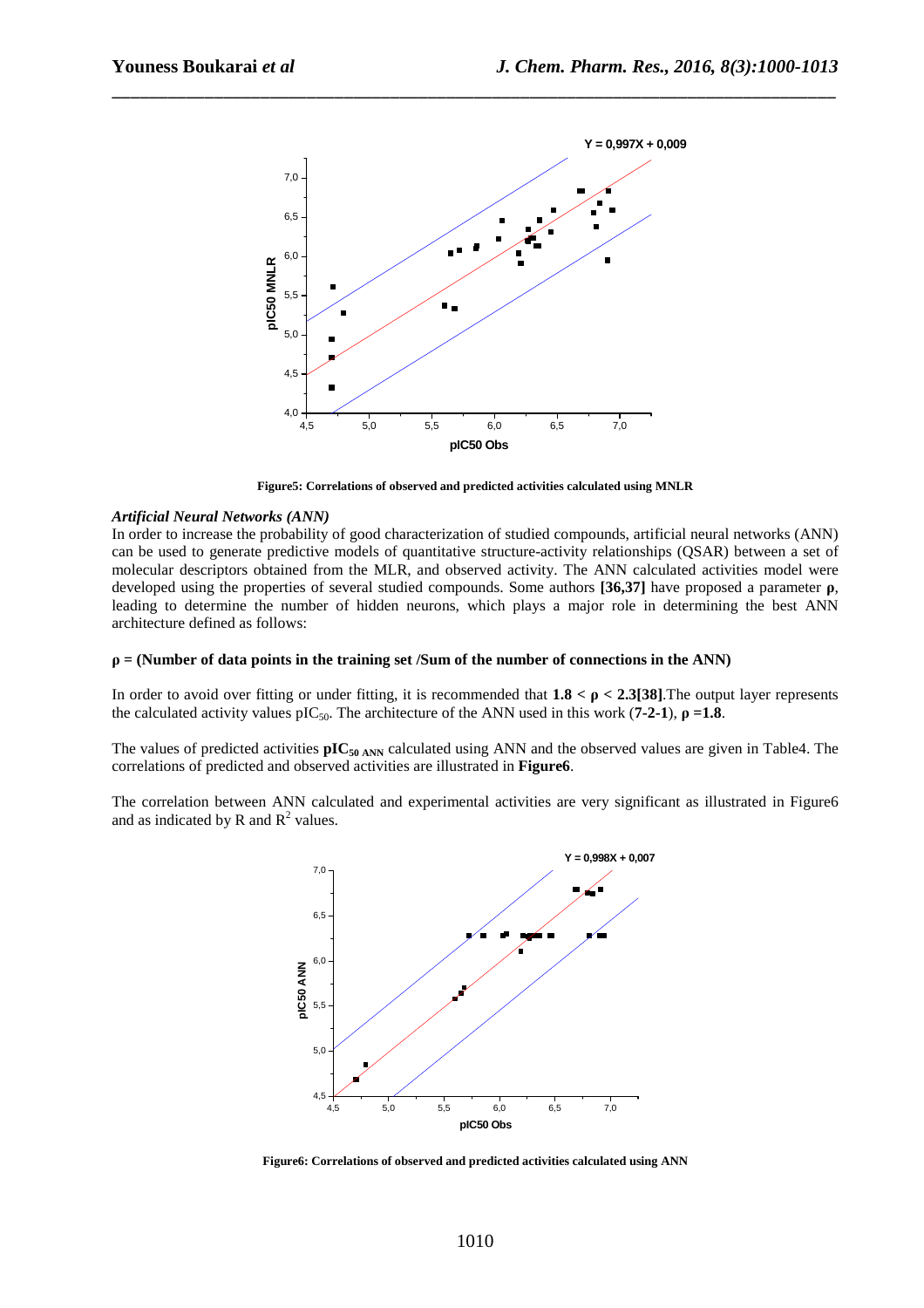### $N = 34R = 0.924R^2 = 0.853$

The obtained squared correlation coefficient  $(R^2)$  value confirms that the artificial neural network result were the best to build the quantitative structure activity relationship models.

\_\_\_\_\_\_\_\_\_\_\_\_\_\_\_\_\_\_\_\_\_\_\_\_\_\_\_\_\_\_\_\_\_\_\_\_\_\_\_\_\_\_\_\_\_\_\_\_\_\_\_\_\_\_\_\_\_\_\_\_\_\_\_\_\_\_\_\_\_\_\_\_\_\_\_\_\_\_

It is important to be able to use ANN to predict the activity of new compounds. To evaluate the predictive ability of the ANN models, '**Leave-one-out**' is an approach particularly well adapted to the estimation of that ability.

### *Cross Validation (CV)*

To test the performance of the neural network and the validity of our choice of descriptors selected by MLR and trained by MNLR and ANN, we used cross-validation method (CV) with the procedure leave-one-out (LOO). In this procedure, one compound is removed from the data set, the network is trained with the remaining compounds and used to predict the discarded compound. The process is repeated in turn for each compound in the data set.

In this paper the 'leave-one-out' procedure was used to evaluate the predictive ability of the ANN.

The values of predicted activities  $pIC_{50}$  cy calculated using CV and the observed values are given in Table4. The correlations of predicted and observed activities are illustrated in **Figure7**.

The correlation between CV calculated and experimental activities are very significant as illustrated in Figure7 and as indicated by R and  $R^2$  values.



**Figure7: Correlations of observed and predicted activities calculated using CV** 

### $N = 34R = 0.874R^2 = 0.763$

The good results obtained with the cross validation, shows that the model proposed in this paper is able to predict activity with a great performance, and that the selected descriptors are pertinent.

The results obtained by MLR and MNLR are very sufficient to conclude the performance of the model. Even if it is possible that this good prediction is found by chance we can claim that it is a positive result. So, this model could be applied to all derivatives of 5,6-bicyclic heterocycles accordingly to Table1 and could add further knowledge in the improvement of the search in the domain of anti-Alzheimer agents.

A comparison of the quality of MLR, MNLR and ANN models shows that the ANN models have substantially better predictive capability because the ANN approach gives better results than MLR and MNLR. ANN was able to establish a satisfactory relationship between the molecular descriptors and the activity of the studied compounds. A good correlation was obtained with cross validation  $\mathbf{R}_{CV}$  = 0.874. So the predictive power of this model is very significant.The results obtained in this study, showed that models MLR, MNLR and ANN are validated, which means that the prediction of the new compounds is feasible.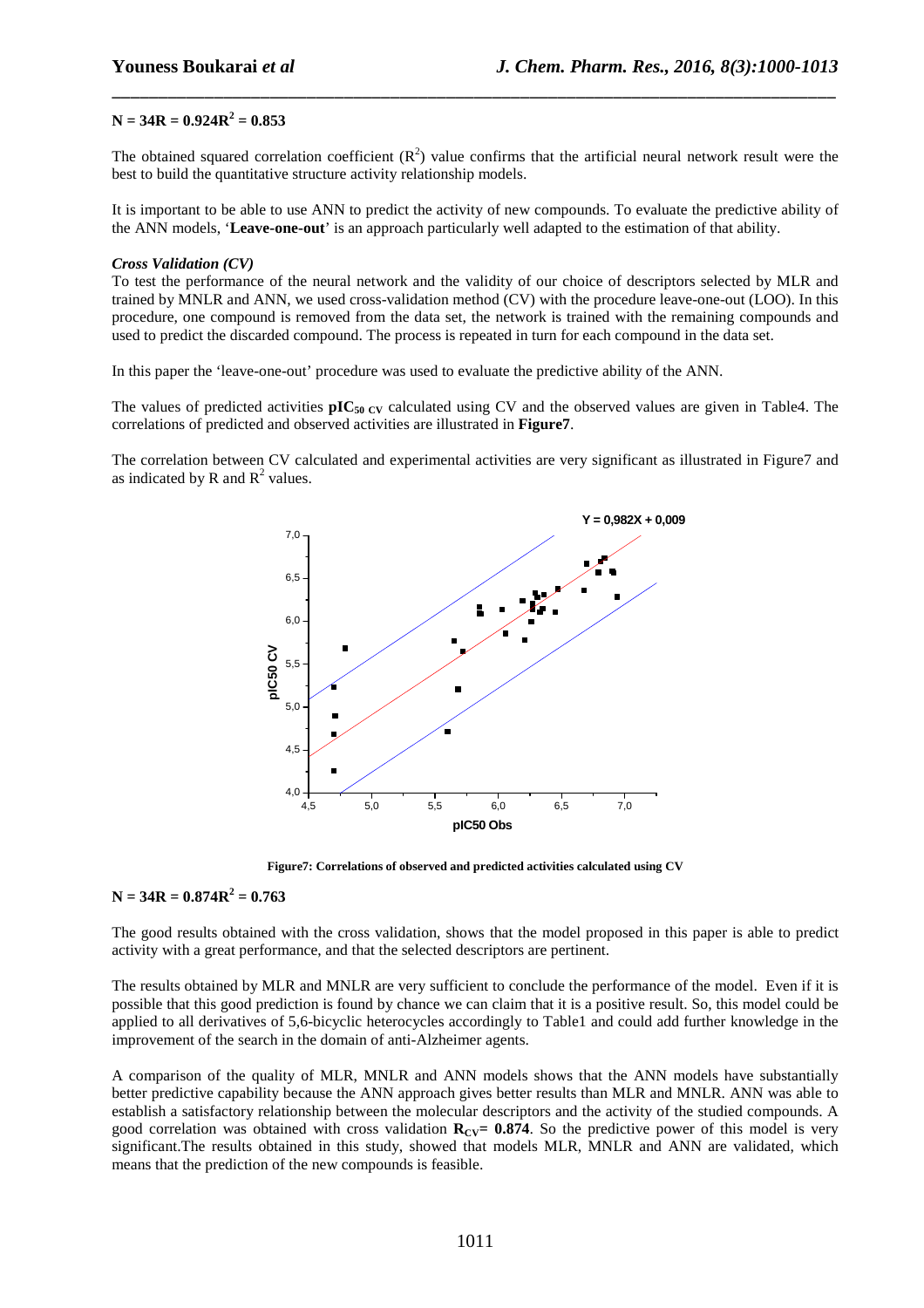# \_\_\_\_\_\_\_\_\_\_\_\_\_\_\_\_\_\_\_\_\_\_\_\_\_\_\_\_\_\_\_\_\_\_\_\_\_\_\_\_\_\_\_\_\_\_\_\_\_\_\_\_\_\_\_\_\_\_\_\_\_\_\_\_\_\_\_\_\_\_\_\_\_\_\_\_\_\_ **CONCLUSION**

In this study, three different modelling methods, MLR, MNLR and ANN were used in the construction of a QSAR model for the anti-Alzheimer agents and the resulting models were compared. It was shown the artificial neural network ANN results have substantially better predictive capability than the MLR and MNLR, yields a regression model with improved predictive power, we have established a relationship between several descriptors and the anti-Alzheimer activity in satisfactory manners. The good results obtained with the cross validation CV, shows that the model proposed in this paper is able to predict activity with a great performance, and that the selected descriptors are pertinent.

The accuracy and predictability of the proposed models were illustrated by the comparison of key statistical terms like R or  $R^2$  of different models obtained by using different statistical tools and different descriptors has been shown in Table4. It was also shown that the proposed methods are a useful aid for reduction of the time and cost of synthesis and activity determination of anti-Alzheimer agents (compounds based on 5,6-bicyclic heterocycles derivatives).

Furthermore, we can conclude that studied descriptors, which are sufficiently rich in chemical and topological information to encode the structural feature and have a great influence on the activity may be used with other descriptors for the development of predictive QSAR models.

Previous studies QSAR already performed on the same set of 5,6-bicyclic heterocycles using cross validation, obtained a correlation coefficient (**R = 0.845**) **[39]**. In this study the correlation coefficient obtained from the MLR  $(\mathbf{R}_{\text{MLR}} = 0.843)$ , by using a variety of descriptors, is very important and this coefficient improved by using MNLR and ANN respectively( $R_{MNLR}$  = 0.870) and ( $R_{ANN}$  = 0.924) so the proposed model is very significant and its performance is tested by cross-validation method CV ( $\mathbf{R}_{\text{CV}} = 0.874$ ).

Thus, grace to QSAR studies, especially with the ANN that has allowed us to improve the correlation between the observed biological activity and that predicted, we can enjoy the performance of the predictive power of this model to explore and propose new molecules could be active.

### **Acknowledgment**

We gratefully acknowledge to the group of Applied Chemistry Laboratory.

### **REFERENCES**

[1] S.D. Kim, J. Kim, (**2008**). *Cell Stress and Chaperones* 13, 401–412.

[2] Z.-Y. Sun, T. Asberom, T. Bara, C. Bennett, D. Burnett, I. Chu,J. Clader, M. Cohen-Williams, D. Cole, M. Czarniecki, J. Durkin,G. Gallo, W. Greenlee, H. Josien, X. Huang, L. Hyde, N. Jones,I. Kazakevich, H. Li, X. Liu, J. Lee, M. MacCoss, M.B. Mandal,T. McCracken, A. Nomeir, R. Mazzola, A. Palani, E.M. Parker, D.A. Pissarnitski, J. Qin, L. Song, G. Terracina, M. Vicarel,J. Voigt, R. Xu, L. Zhang, Q. Zhang, Z. Zhao, X. Zhu,Z. Zhu, (**2012**). J. *Med. Chem*. 55, 489–502.

[3] B.K. Harvey, C.T. Richie, B.J. Hoffer, M. Airavaara, (**2011**). *J. Neural Transm*. 118, 27–45.

[4] K. Iijima-Ando, K. Iijima, (**2010**). *Brain Struct.Funct*. 214, 245–262.

- [5] Y. Balaraman, A.R. Limaye, A.I. Levey, S. Srinivasan, (**2006**). *Cell. Mol. Life Sci*. 63, 1226–1235.
- [6] Y. Luo, B. Bolon, S. Kahn, et al. *Nat Neurosci* (**2001**); 4: 231-32.
- [7] I. Hussain, J. Hawkins, D. Harrison, et al*. J. Neurochem* (**2007**); 100: 802-9.
- [8] ID. Hills, JP.Vacca. *CurrOpin Drug DiscovDevel*(**2007**); 4: 383-91.
- [9] M. Hull, M. Berger, M. Heneka. *Drugs* (**2006**); 66: 2075-93.
- [10]G.Evin, MF. Sernee, Masters CL. *CNS Drugs* (**2006**); 20: 351-72.

[11]A. Petit, F. Bihel, C. Alves Da Costa, et al. *Nat Cell Biol* (**2001**); 3: 507-11.

[12]E. Siemers, M. Skinner, RA. Dean, et al. *Clinneuropharmacol* (**2005**); 28:126-32.

[13]R. Etcheberrigaray, M. Tan, I. Dewatchter, et al. *ProcNatlAcadSci USA* (**2004**); 101: 1141-46.

[14]A. Kreft, B. Harrison, S. Aschmies, K. Atchison, D. Casebier, D.C. Cole, G. Diamantidis, J. Ellingboe, D.

Hauze, Y. Hu, D. Huryn, M. Jin, D. Kubrak, P. Lu, J. Lundquist, C. Mann, R. Martone, W. Moore, A. Oganesian, A. Porte, D.R. Riddell, J. Sonnenberg- Reines, J.R. Stock, S.-C. Sun, E. Wagner, K. Woller, Z. Xu, H. Zhou, J.S .Jacobsen, (**2008**). *Bioorg. Med. Chem. Lett*. 18, 4232–4236.

[15]Z. Xin, H. Peng, A. Zhang, T. Talreja, G. Kumaravel, L. Xu, E. Rohde, M.-Y. Jung, M.N. Shackett, D. Kocisko, S. Chollate, A.W. Dunah, P.A. Snodgrass-Belt, H.M. Arnold, A.G. Taveras, K.J. Rhodes, R.H. Scannevin, (**2011**). *Bioorg. Med. Chem. Lett*. 21, 7277–7280.